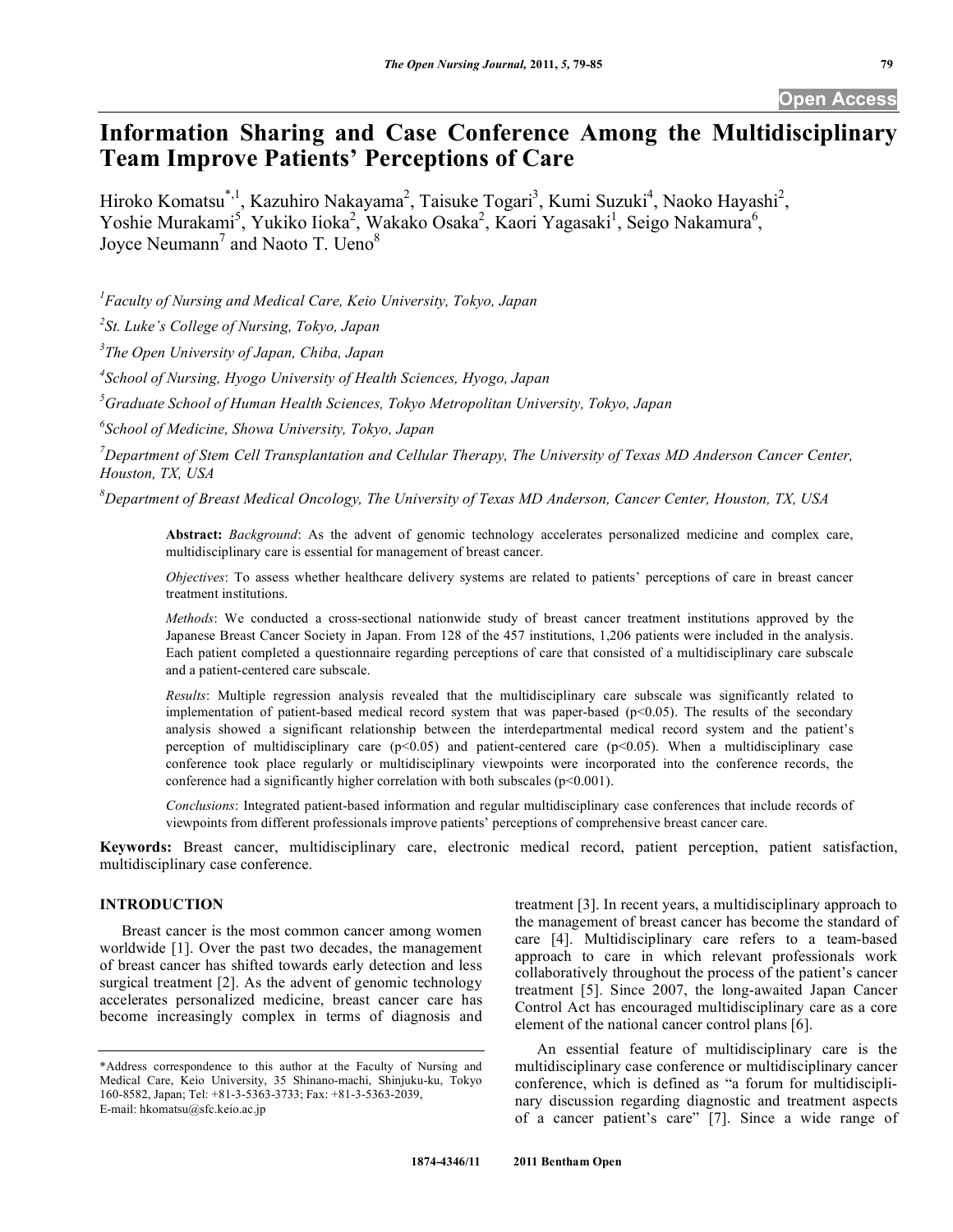professionals are involved in care, poor coordination and miscommunication are major concerns [8]. The case conference is an important opportunity for the entire team to share and exchange patient information.

 Healthcare delivery is dependent on information. In Japan, healthcare institutions have been broadly shifting from paper-based to electronic medical record systems. The electronic medical record, electronically collected and stored data about the patient, is at the core of health information technology, and is expected to improve care coordination and patient outcomes. This electronic system should allow for the accumulation of data at the point of care, as well as improve access to and integrate of data from other sources [9].

 Although the participation of the cancer patient in care is another important aspect of the recent management of breast cancer [10], patients' perceptions of breast cancer care have not been clearly evaluated. We thus conducted a crosssectional nationwide study to assess whether Japanese healthcare delivery systems, including patient information management and multidisciplinary case conferences, are related to patients' perceptions of care in breast cancer treatment institutions.

## **MATERIALS AND METHODOLOGY**

#### **Study Design**

 This cross-sectional nationwide study assessed healthcare delivery systems in relation to patients' perceptions of care in Japanese breast cancer treatment institutions between August 1, 2005 and March 31, 2006. We developed a novel survey which asked patients with breast cancer about their perceptions of care, and nurse administrators about the healthcare delivery systems. The objective of the primary analysis was to assess the relationship between healthcare delivery systems and patients' perceptions of care. For the secondary analyses, we focused on the institutions where electronic computerized information systems were used and those where multidisciplinary case conferences were implemented. The Institutional Review Board of each participating institution approved this study.

#### **Study Sample**

 Of all 457 institutions approved as breast cancer treatment institutions by the Japanese Breast Cancer Society, 248 (response rate, 54%) participated in this study. We surveyed consecutive female patients of the participating institutions undergoing treatment for primary breast cancer who had breast surgery followed by chemotherapy and/or active hormonal treatment and/or radiotherapy. Inclusion criteria were >20 years of age; ability to read and write; and permission from the attending physician. Eligible patients were given an explanation of the multidisciplinary care approach for individual "personalized" treatment by the attending physician and then asked to complete a "perceptions of care questionnaire" during a regular outpatient visit. Of the 2,842 eligible patients, 1,950 replied to the questionnaire (68.6%). After excluding 744 of them due to lack of matching data between patients and nurse administrators, we included data of 1,206 patients from 128 institutions that also had data from nurse administrators for the analysis. The questionnaires for both patients and nurse

administrators were collected by mail. There were no significant differences in patient characteristics between those who were included and those who were excluded in the study. Due to missing values, 1,167 patients were included for the final primary analysis, and 569 and 371 patients for the secondary analyses of electronic computerized information systems and multidisciplinary case conferences, respectively.

#### **Development of Questionnaire**

#### *Patients' Perceptions of Care*

 Due to the lack of an existing tool to evaluate patients' perceptions of the multidisciplinary care approach, we developed a "perceptions of care questionnaire" for this study based on the literature on patient satisfaction [11-13]. We developed 19 items to assess 1) patient's perception of multidisciplinary care and 2) patient satisfaction with their care, using a 5-point rating scale with item scores ranging from 0 (not at all) to 4 (very much). This self-reported questionnaire includes questions, such as "Do healthcare professionals other than physicians explain to you and consult with you about your disease?" and "Do you feel comfortable receiving treatment?"

 We performed exploratory factor analysis of the 19 measures to develop subscales with internal consistency. Excluding six items because of low factor loading, a final explanatory factor analysis extracted two factors. The first factor included eight measures that reflected the "patient's perception of multidisciplinary care;" the highest loading was found for communication among nurses, followed by communication between physicians and nurses, i.e., "Do you think that nurses often communicate with each other regarding your condition?" The second factor included five measures indicating that patients were satisfied with their care, and was defined as the "patient's perception of patientcentered care." Components of this latter factor included items, such as "I feel comfortable receiving treatment" (which scored the highest), followed by "treatment is performed in accordance with my wishes" and "healthcare professionals fully explain my disease and treatment to me." Since Cronbach alpha of the perceptions of multidisciplinary care and perceptions of patient-centered care subscales were 0.88 and 0.85, respectively, we used the total scores of the eight items and five items as subscale scores. The items of the two subscales are presented in Table **1**.

 The questionnaire also included patient sociodemographics, i.e., age, sex, employment status, history of breast cancer, years since the initial visit to the current institution, and number of outpatient visits at the current institution.

#### **Healthcare Delivery System Questionnaire**

 Nurse administrators were asked to complete a questionnaire on the healthcare delivery systems including the patient information system and multidisciplinary care in their institutions, as they coordinate and manage patient care with other healthcare professionals. The questionnaire includes questions on the medical record system: 1) patientbased (each patient's clinical information is recorded and categorized by department in a single chart) or departmentbased (each department uses and stores a different chart for the same patient); 2) paper-based or electronic records; and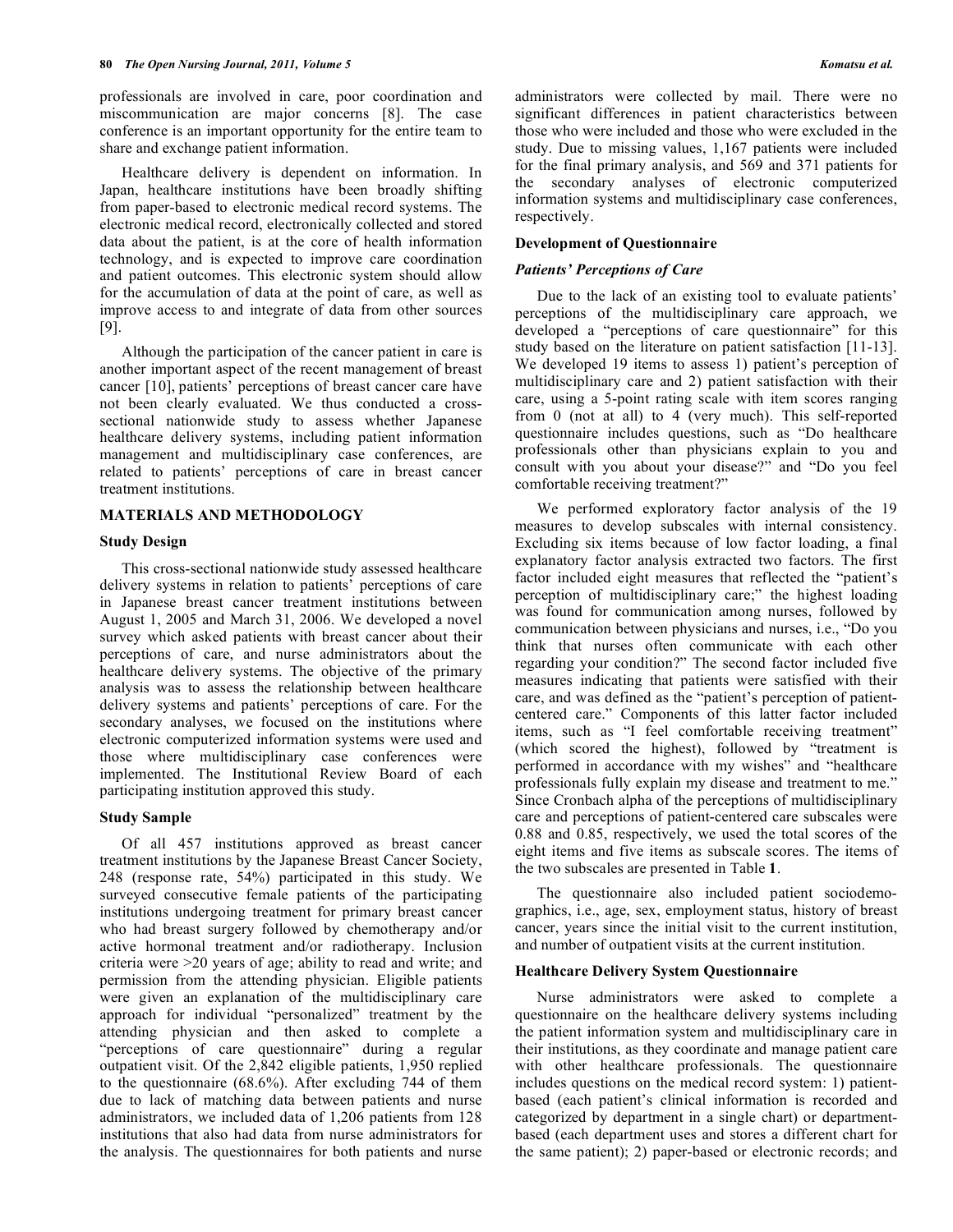## **Table 1. Factor Analysis of Perceptions of Multidisciplinary Care and Patient-Centered Care (Factor Loading) (n=1,167)**

| Item                                                                                                                             | Factor 1 | Factor 2 |
|----------------------------------------------------------------------------------------------------------------------------------|----------|----------|
| Perceptions of multidisciplinary care (Cronbach $\alpha$ =0.88)                                                                  |          |          |
| Do you think that nurses often communicate with each other regarding your condition?                                             | 0.862    | $-0.105$ |
| Do you think that the physician and nurse often communicate regarding your condition?                                            | 0.734    | 0.102    |
| Do you think that what you have said is conveyed to other healthcare professionals?                                              | 0.657    | 0.059    |
| Do healthcare professionals other than your physician explain to you and consult with you about your disease?                    | 0.607    | $-0.004$ |
| Do you think that various healthcare professionals are involved in your care?                                                    | 0.597    | 0.030    |
| When a new treatment starts, do healthcare professionals other than the physicians explain treatment and side effects to<br>you? | 0.579    | 0.010    |
| Do individual healthcare professionals take responsibility for supporting you?                                                   | 0.535    | 0.271    |
| Do you think that physicians often communicate with each other regarding your condition?                                         | 0.534    | 0.251    |
| Perceptions of patient-centered care (Cronbach $\alpha$ =0.85)                                                                   |          |          |
| Do you feel comfortable receiving treatment?                                                                                     | $-0.119$ | 0.903    |
| Do you think that treatment is under way in accordance with your wishes?                                                         | $-0.006$ | 0.789    |
| Do healthcare professionals fully explain your disease and treatment to you?                                                     | 0.032    | 0.710    |
| When your condition or treatment changes, do you receive appropriate care?                                                       | 0.158    | 0.599    |
| Do healthcare professionals quickly respond to your wishes or concerns?                                                          | 0.225    | 0.540    |
| Sum of squared factor loadings                                                                                                   | 5.67     | 5.37     |
| Note: Factor analysis: Maximum likelihood, Promax rotation                                                                       |          |          |

3) full or partial electronic records (e.g., computerized physician order entry only or radiology data system only). The questionnaire also surveys whether electronic medical records can be accessed and integrated from other internal departments, and whether clinical information such as physician and nursing notes could be mutually accessed.

 Nurse administrators were also asked about multidisciplinary case conferences for patients. The implementation of multidisciplinary case conferences ("implemented" and "not implemented") and whether the conference records incorporated viewpoints from different professionals ("included" and "not included") were measured.

## **Data Analysis**

 We used means and standard deviations (SDs) for continuous variables, and frequencies and percentages for categorical variables. Univariate analyses, including analysis of variance (ANOVA), *t*-test, and multiple regression analyses, were used to examine the relationship between subscales and items of healthcare delivery systems. Only items of healthcare delivery systems that showed a significant relationship with either or both subscales were used for the multiple regression analyses. Descriptive statistics and regression analyses were performed using SPSS for *Windows* version 14.

## **RESULTS**

#### **Sample Characteristics**

 The types of institutions and their healthcare delivery systems are listed in Table **2**. Of the participating institutions, 58.6% used patient-based medical records and 27.3% implemented multidisciplinary case conferences.

**Table 2. Characteristics of Institutions** 

|                                           | Number of Institutions (n=128) |        |  |
|-------------------------------------------|--------------------------------|--------|--|
|                                           | $\mathbf n$                    | $(\%)$ |  |
| Type of institution                       |                                |        |  |
| Cancer hospital                           | 9                              | (7.0)  |  |
| General hospital                          | 91                             | (71.1) |  |
| Clinic/Other                              | 13                             | (10.2) |  |
| Special-functioning hospital <sup>a</sup> | 15                             | (11.7) |  |
| Patient-based medical record system       |                                |        |  |
| Paper-based medical records               | 64                             | (50.0) |  |
| Electronic medical records                | 11                             | (8.6)  |  |
| Not implemented                           | 53                             | (41.4) |  |
|                                           |                                |        |  |
| Implemented                               | 35                             | (27.3) |  |
| Not implemented                           | 93                             |        |  |

<sup>a</sup>Hospitals designated by the Ministry of Health, Labour and Welfare for patients who need advanced treatment referred from general hospitals.

 Sociodemographic and disease-related characteristics of the patients are listed in Table **3**. The mean age of patients was 55.2 years (SD 11.2 years). The mean period of treatment for breast cancer was 2.7 years (SD 3.1 years). Most patients underwent breast surgery (92.4%), and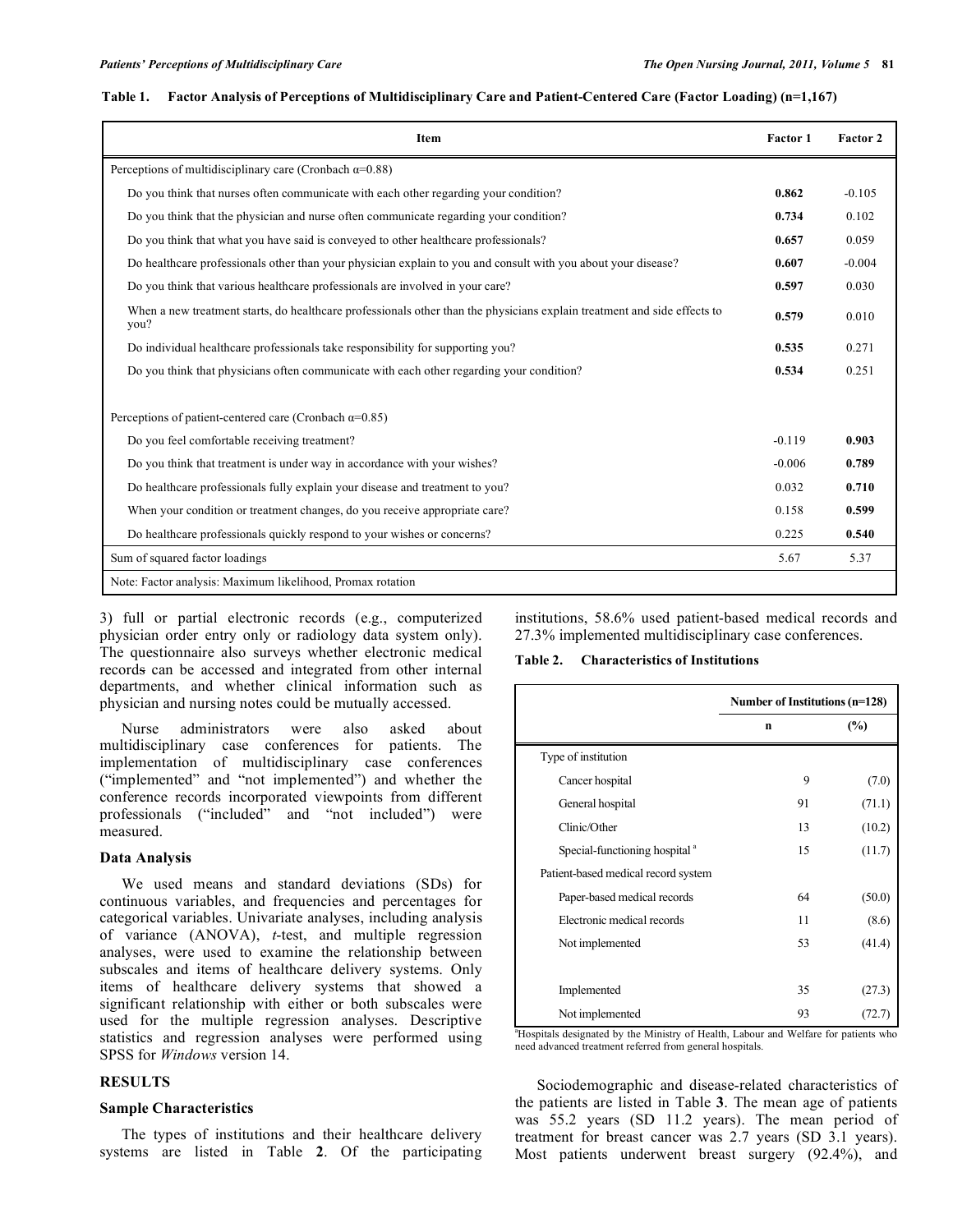ultimately received hormone treatment (58.3%) and/or adjuvant chemotherapy (55.3%).

**Table 3. Sociodemographic and Clinical Characteristics of Patients** 

|                                | Mean | (SD)    |
|--------------------------------|------|---------|
| Age, years old                 | 55.2 | (11.2)  |
| Period of treatment, years     | 2.7  | (3.1)   |
|                                |      |         |
| Occupation                     | n    | $(\%)$  |
| Full-time                      | 198  | (16.4)  |
| Self-employed/Family-employed  | 103  | (8.5)   |
| Full-time housewife            | 533  | (44.2)  |
| Part-time/Temporary            | 163  | (13.5)  |
| Unemployed                     | 173  | (14.3)  |
| Other                          | 16   | (1.3)   |
| No response                    | 20   | (1.7)   |
|                                |      |         |
| Treatment modality             |      |         |
| Breast surgery                 | 114  | (92.4)  |
| Hormone treatment              | 703  | (58.3)  |
| Chemotherapy                   | 667  | (55.3)  |
| Adjuvant radiotherapy          | 495  | (41.0)  |
| Other                          | 20   | (1.7)   |
|                                |      |         |
| Frequency of hospital visit    |      |         |
| Once a week                    | 200  | (16.6)  |
| Once every two weeks           | 156  | (12.9)  |
| Once a month                   | 417  | (34.6)  |
| Once every two to three months | 386  | (32.0)  |
| Other                          | 26   | (2.2)   |
| Once every three weeks         | 21   | (1.7)   |
|                                |      |         |
| Total                          | 1206 | (100.0) |

 The multidisciplinary care subscale was significantly related to implementation of patient-based medical record system that was paper-based  $(p<0.05)$ . There was no significant relationship between the patient-centered care subscale and the patient-based medical record system (Table **4**).

 Although the use of the computerized physician order entry was not significantly related to the perception of multidisciplinary care, implementation of interdepartmental electronic medical records, i.e., the mutual access to clinical information between departments through electronic medical records, was significantly related to the perception of multidisciplinary care (p<0.05). Patient-centered care was

significantly related to the computerized physician order entry and interdepartmental electronic medical records (p<0.05; Table **5**).

 Moreover, when a multidisciplinary case conference took place regularly or multidisciplinary viewpoints were incorporated into the conference records, the conference had a significantly higher correlation with both subscales (p<0.001; Table **6**).

## **DISCUSSION**

 This study shows the importance of patient-based information management in which care generated by different departments can be combined and link together by a patient identifier. In contrast to general expectations regarding electronic medical records, paper-based records were related to patients' perceptions of multidisciplinary care in this study. There are several possible reasons.

 First of all, adoption of electronic medical record systems has been slow, and paper-based patient information was still being used in many institutions during the study period, although electronic medical record systems had been partially introduced. Implementation of electronic medical record systems requires changes in practice, which is not easy [9].

 Electronic medical records are not always positively accepted. Nurses perceive less interdisciplinary communication and hindered team functioning as their freetext documentation in the electronic medical records had not been referred [14]. Easy access to information provided by electronic medical records has not been shown to encourage the usual trading of information that stimulates multidisciplinary interaction. In fact, electronic medical records have failed to support the non-verbal interactive system which facilitates multidisciplinary communication achieved through paper-based records [15]. Collaborative decision making among different professionals thus remains difficult even with the use of electronic records [16].

 Despite its apparent limitations [17], paper-based information management still has superiority over computerized systems in some areas. In other words, the electronic medical record systems applied to Japanese clinical practices may need to be refined, especially with regards to ease of use and standardization of medical information. Our secondary analysis suggests a correlation between interdepartmental electronic medical records systems and patients' perceptions of multidisciplinary care and patient-centered care. The interdepartmental record system is essential for multidisciplinary teams to collaborate effectively. All relevant information should be accessible and mutually linked between departments. While passive use of the computerized system as a storage of data may have little impact on multidisciplinary care, more active use of the system should generate more interaction and communication among multidisciplinary team members.

 Computerized physician order entries were also related to patients' perceptions of patient-centered care but not to their perceptions of multidisciplinary care. This finding suggests that the computerized physician order entry, which should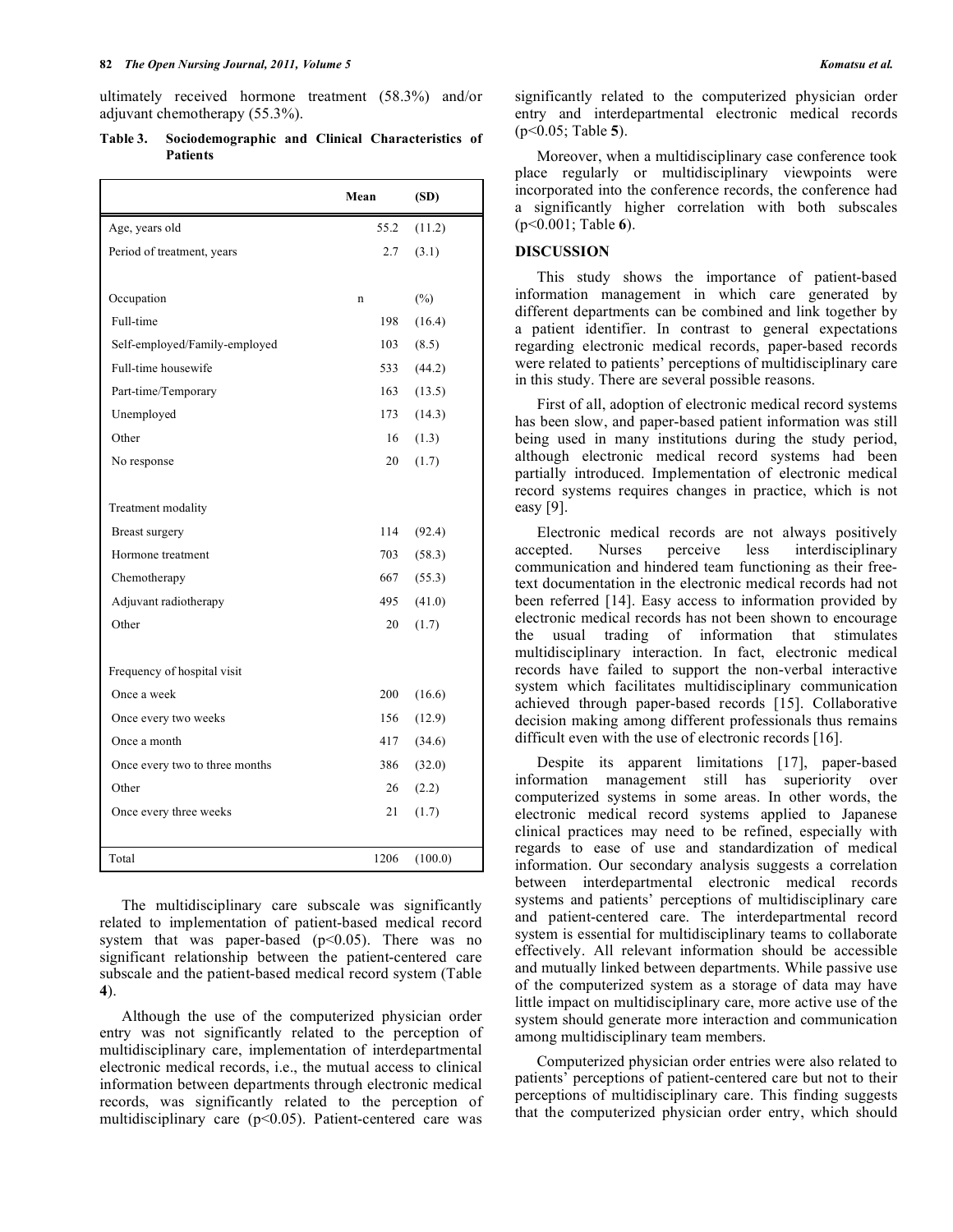|                                       | <b>Multidisciplinary Care</b> |             | <b>Patient-Centered Care</b>  |             |
|---------------------------------------|-------------------------------|-------------|-------------------------------|-------------|
|                                       | <b>Regression Coefficient</b> | Probability | <b>Regression Coefficient</b> | Probability |
| Type of institution                   |                               |             |                               |             |
| Cancer hospital                       | 0.54                          | 0.54        | $-0.77$                       | 0.13        |
| General hospital                      | 0.03                          | 0.96        | $-0.18$                       | 0.62        |
| Clinic/Other                          | 1.99                          | 0.01        | 0.33                          | 0.48        |
| Special-functioning hospital          | ref.                          |             | ref.                          |             |
|                                       |                               |             |                               |             |
| Duration from the initial visit (log) | $-0.69$                       | 0.00        | $-0.23$                       | 0.02        |
| Frequency of outpatient visits (log)  | 0.39                          | 0.07        | $-0.32$                       | 0.01        |
| Patient-based information management  |                               |             |                               |             |
| Paper-based medical records           | 0.94                          | 0.02        | 0.19                          | 0.42        |
| Electronic medical records            | 0.56                          | 0.38        | $-0.24$                       | 0.52        |
| Not implemented                       | ref.                          |             | ref.                          |             |
| Multidisciplinary case conference     |                               |             |                               |             |
| Implemented                           | 0.21                          | 0.59        | 0.08                          | 0.74        |
| Not Implemented                       | ref.                          |             | ref.                          |             |
| Intercept                             | 28.45                         | 0.00        | 22.01                         | 0.00        |

## **Table 4. Patients' Perceptions of Healthcare Delivery Systems (n=1,167 from 128 Institutions)**

## **Table 5. Patients' Perceptions of Healthcare Delivery Systems in Institutions Using Electronic Medical Record Systems (n=569 from 62 Institutions)**

|                                              |            | <b>Multidisciplinary Care</b> |             | <b>Patient-Centered Care</b>  |             |
|----------------------------------------------|------------|-------------------------------|-------------|-------------------------------|-------------|
|                                              | $n$ (%)    | <b>Regression Coefficient</b> | Probability | <b>Regression Coefficient</b> | Probability |
| Type of institution                          |            |                               |             |                               |             |
| Cancer hospital                              | 26(4.2)    | 1.55                          | 0.34        | 0.51                          | 0.58        |
| General hospital                             | 449 (76.5) | $-0.17$                       | 0.82        | 0.13                          | 0.76        |
| Clinic/Other                                 | 39(5.8)    | 4.37                          | 0.00        | 2.09                          | 0.01        |
| Special-functioning hospital                 | 84 (13.5)  | ref.                          |             | ref.                          |             |
| Duration from the initial visit (log)        |            | $-0.78$                       | 0.00        | $-0.15$                       | 0.31        |
| Frequency of outpatient visits (log)         |            | 0.67                          | 0.04        | $-0.28$                       | 0.13        |
| Computerized physician order entry           |            |                               |             |                               |             |
| Implemented                                  | 56 (9.4)   | 0.30                          | 0.76        | 1.17                          | 0.03        |
| Not implemented                              | 542 (90.6) | ref.                          |             | ref.                          |             |
| Interdepartmental electronic medical records |            |                               |             |                               |             |
| Interdepartmental                            | 441 (75.4) | 1.54                          | 0.04        | 1.39                          | 0.00        |
| Not interdepartmental                        | 144(24.6)  | ref.                          |             | ref.                          |             |
| Intercept                                    |            | 27.12                         | 0.00        | 20.58                         | 0.00        |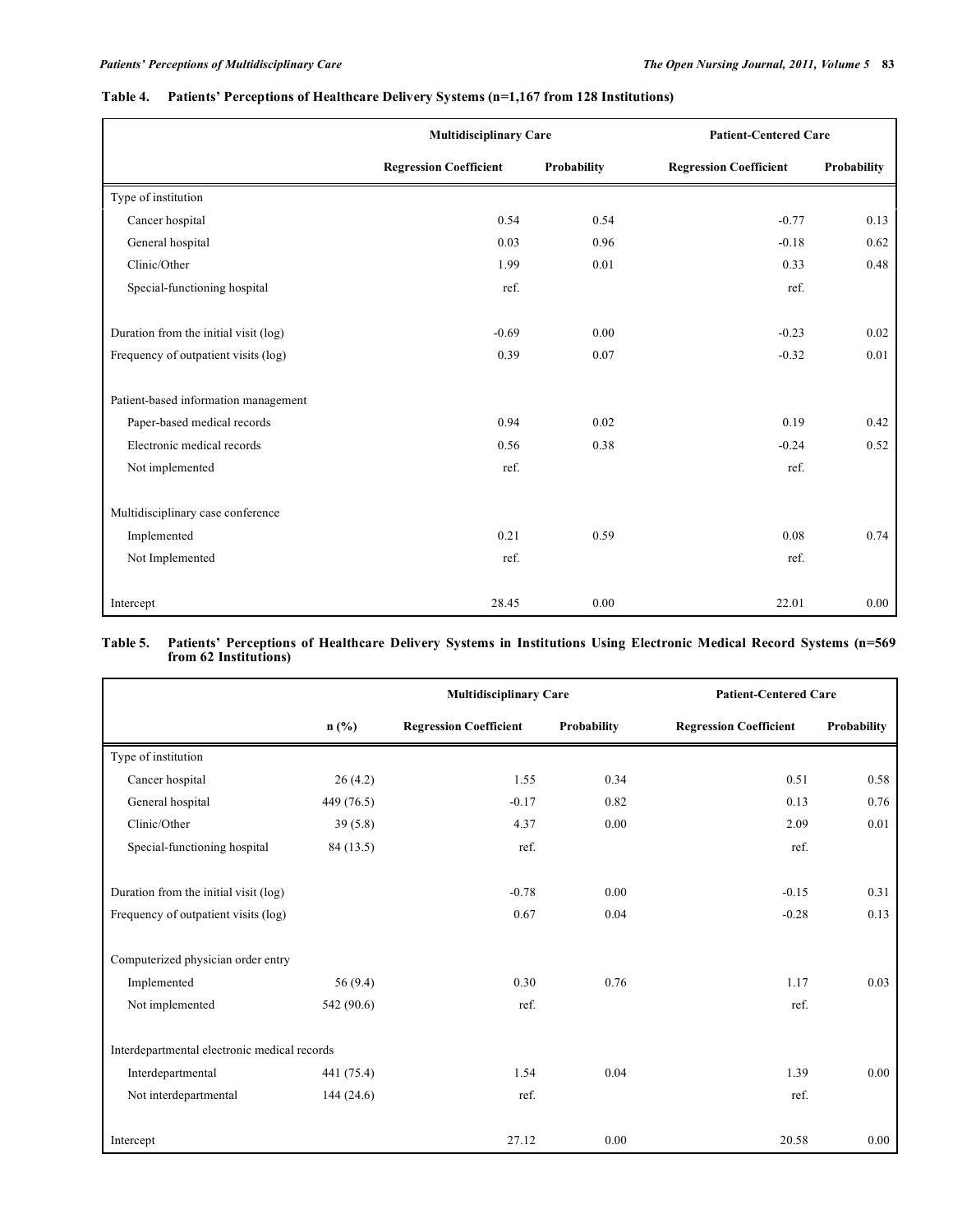| Table 6. Patients' Perceptions of Healthcare Delivery Systems in Institutions Implementing Multidisciplinary Case Conferences |
|-------------------------------------------------------------------------------------------------------------------------------|
| $(n=371$ from 35 Institutions)                                                                                                |

|                                                    |             | <b>Multidisciplinary Care</b> |             | <b>Patient-Centered care</b>  |             |
|----------------------------------------------------|-------------|-------------------------------|-------------|-------------------------------|-------------|
|                                                    |             | <b>Regression Coefficient</b> | Probability | <b>Regression Coefficient</b> | Probability |
| Type of institution                                |             |                               |             |                               |             |
| Cancer hospital                                    | 6(1.6)      | $-3.26$                       | 0.25        | $-3.18$                       | 0.05        |
| General hospital                                   | 295 (77.2)  | $-2.63$                       | 0.05        | $-1.67$                       | 0.03        |
| Clinic/Other                                       | 55 $(14.4)$ | 1.75                          | 0.25        | $-0.14$                       | 0.87        |
| Special-functioning hospital                       | 26(6.8)     | ref.                          |             | ref.                          |             |
| Duration from the initial visit (log)              |             | $-0.70$                       | 0.02        | $-0.17$                       | 0.32        |
| Frequency of outpatient visits (log)               |             | 1.13                          | 0.01        | $-0.16$                       | 0.49        |
| Multidisciplinary case conference                  |             |                               |             |                               |             |
| Regularly implemented                              | 209 (54.7)  | 2.58                          | 0.00        | 1.29                          | 0.00        |
| Irregularly implemented                            | 173(45.3)   | ref.                          |             | ref.                          |             |
| Multidisciplinary viewpoints in conference records |             |                               |             |                               |             |
| Included                                           | 213(55.8)   | 2.13                          | 0.00        | 1.56                          | 0.00        |
| Not included                                       | 169(44.2)   | ref.                          |             | ref.                          |             |
| Intercept                                          |             | 26.73                         | 0.00        | 21.32                         | 0.00        |

reduce medication errors by electronically ordering prescription drugs, may facilitate billing procedures and thus shorter waiting time for the patient. On the other hand, the system does not seem to affect multidisciplinary care.

 Another aspect of care is the multidisciplinary case conference. In the present study, patients did not perceive any improved communication when multidisciplinary case conferences were irregular or when multidisciplinary viewpoints were not incorporated into the conference records. The multidisciplinary case conference is more than a participation of different professionals in a conference and sharing of patient data. All professionals need to be present for the discussion to be successful, and increased interaction among participants would yield significant gains [18]. Moreover, multidisciplinary case conferences have been found most effective only when all those involved in care are actively engaged and their views are incorporated in the decisions of patient care [19]. A recent study reports that multidisciplinary care results in high patient satisfaction with the coordination of care for other types of cancer [20]. Regular multidisciplinary case conferences that exchange relevant and accurate information ensure that the treatment preferences and needs of the patient are met, thus resulting in the patients' perception of a high-quality multidisciplinary care approach.

 There are several limitations to this study. First, the questionnaire to assess patients' perceptions of care is not a standardized tool. The results regarding the correlation of patients' perceptions of care with electronic medical records and multidisciplinary case conference should be interpreted with caution, based on the results of the secondary analyses.

 Second, as this study evaluated only breast cancer treatment institutions where quality of medical treatment for breast cancer has been approved by the Japanese Breast Cancer Society, the patients' perceptions for the multidisciplinary care approach may have been slightly biased. There may also be bias in nurse administrator responses generated by social desirability.

 The accumulating evidence shows that breast cancer patients report the greatest improvements in care experiences when multidisciplinary teams are more established [21]. This study has implications for policy makers and healthcare providers. Electronic medical record systems have yet to be utilized successfully in clinical practice to positively impact patients' views on multidisciplinary care and satisfaction. Both integrated patient-based information and regular multidisciplinary case conferences with records from different professionals prove to have major effects on patients' perceptions of comprehensive breast cancer care. Oncology nurse is the primary contact for cancer patients and the multidisciplinary team and is expected to bridge communication across the continuum of care [22]. Therefore, the oncology nurse should play an important role in promoting information sharing and case conference among the multidisciplinary care team to response to patient needs.

 Future research needs to assess healthcare professionals' perceptions of comprehensive breast cancer care focusing on multidisciplinary care and patient information management.